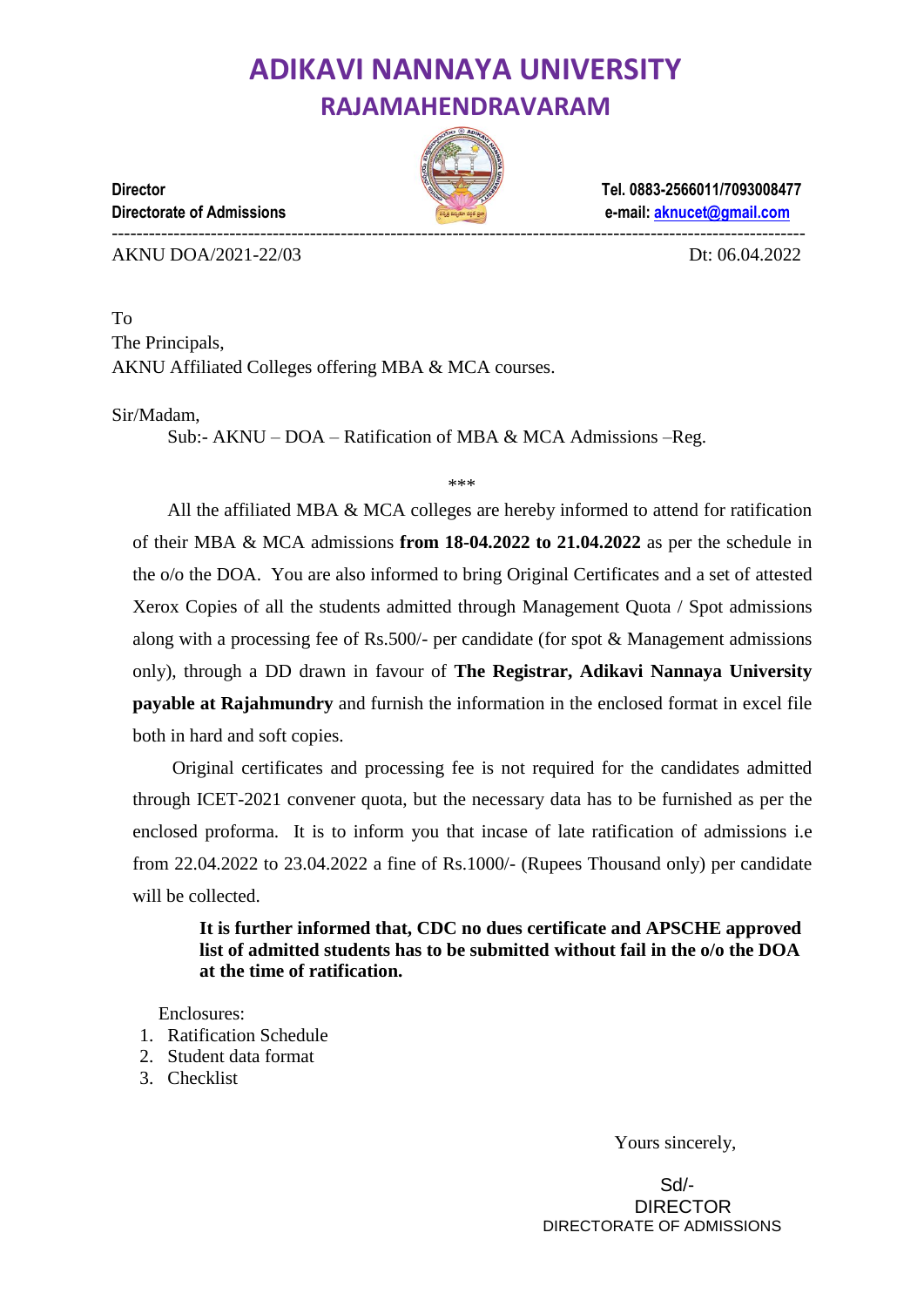### **Adikavi Nannaya University-Rajamahendravaram List of Affiliated Colleges-MBA&MCA Colleges List Academic Year -2021-22**

| S.No           | <b>College</b><br>Date of<br><b>Ratification</b><br>Code |                                                                                 | <b>Name of the College</b>                                 |  |  |  |  |  |
|----------------|----------------------------------------------------------|---------------------------------------------------------------------------------|------------------------------------------------------------|--|--|--|--|--|
|                | <b>MBA East Godavari</b>                                 |                                                                                 |                                                            |  |  |  |  |  |
| $\mathbf{1}$   |                                                          | 811                                                                             | Sree Konaseema Bhanoji Ramars College, Amalapuram          |  |  |  |  |  |
| $\overline{2}$ |                                                          | 812                                                                             | Adithe Satyanarayana (ASN) PG College (MBA),<br>Amalapuram |  |  |  |  |  |
| 3              | 18.04.2022                                               | 813                                                                             | GBR Degree College-MBA Programme, Anaparthi                |  |  |  |  |  |
| 4              |                                                          | 814                                                                             | Veeravalli Vidya Sundar PG College, Rajamahendravaram      |  |  |  |  |  |
| 5              |                                                          | 815                                                                             | DLR College PG Courses(MBA Programme),<br>Gollalamamidada  |  |  |  |  |  |
| 6              |                                                          | 817<br>V.S. Lakshmi Institute of Management Studies, Kakinada                   |                                                            |  |  |  |  |  |
| 7              |                                                          | 824                                                                             | Sanjeev Institute of Planning & Management, Kakinada       |  |  |  |  |  |
| 8              |                                                          | 825                                                                             | Palivela PG College, Kothapeta                             |  |  |  |  |  |
| 9              |                                                          | 832                                                                             | Rajiv Gandhi Degree College, Rajamahendravaram             |  |  |  |  |  |
| 10             |                                                          | 836                                                                             | SKR Degree & PG Women's College, Rajamahendravaram         |  |  |  |  |  |
| 11             |                                                          | 839                                                                             | Sairam Institute of Management, Rajamahendravaram          |  |  |  |  |  |
| 12             | 19.04.2022                                               | 840                                                                             | VSM College, Ramachandrapuram                              |  |  |  |  |  |
| 13             |                                                          | 841                                                                             | Aditya Institute of PG studies, Surampalem                 |  |  |  |  |  |
| 14             |                                                          | International School of Business (For Women) (ISB),<br>845<br>Rajamahendravaram |                                                            |  |  |  |  |  |
| 15             |                                                          |                                                                                 | Adikavi Nannaya University M.S.N. Campus, Kakinada         |  |  |  |  |  |
|                | <b>MCA East Godavari</b>                                 |                                                                                 |                                                            |  |  |  |  |  |
| $\mathbf{1}$   |                                                          | 811                                                                             | Sree Konaseema Bhanoji Ramars College, Amalapuram          |  |  |  |  |  |
| $\overline{2}$ | 18.04.2022                                               | 815                                                                             | DLR College PG Courses(MBA Programme),<br>Gollalamamidada  |  |  |  |  |  |
| 3              |                                                          | 840                                                                             | VSM College, Ramachandrapuram                              |  |  |  |  |  |
| 4              | 19.04.2022                                               |                                                                                 | Adikavi Nannaya University M.S.N. Campus, Kakinada         |  |  |  |  |  |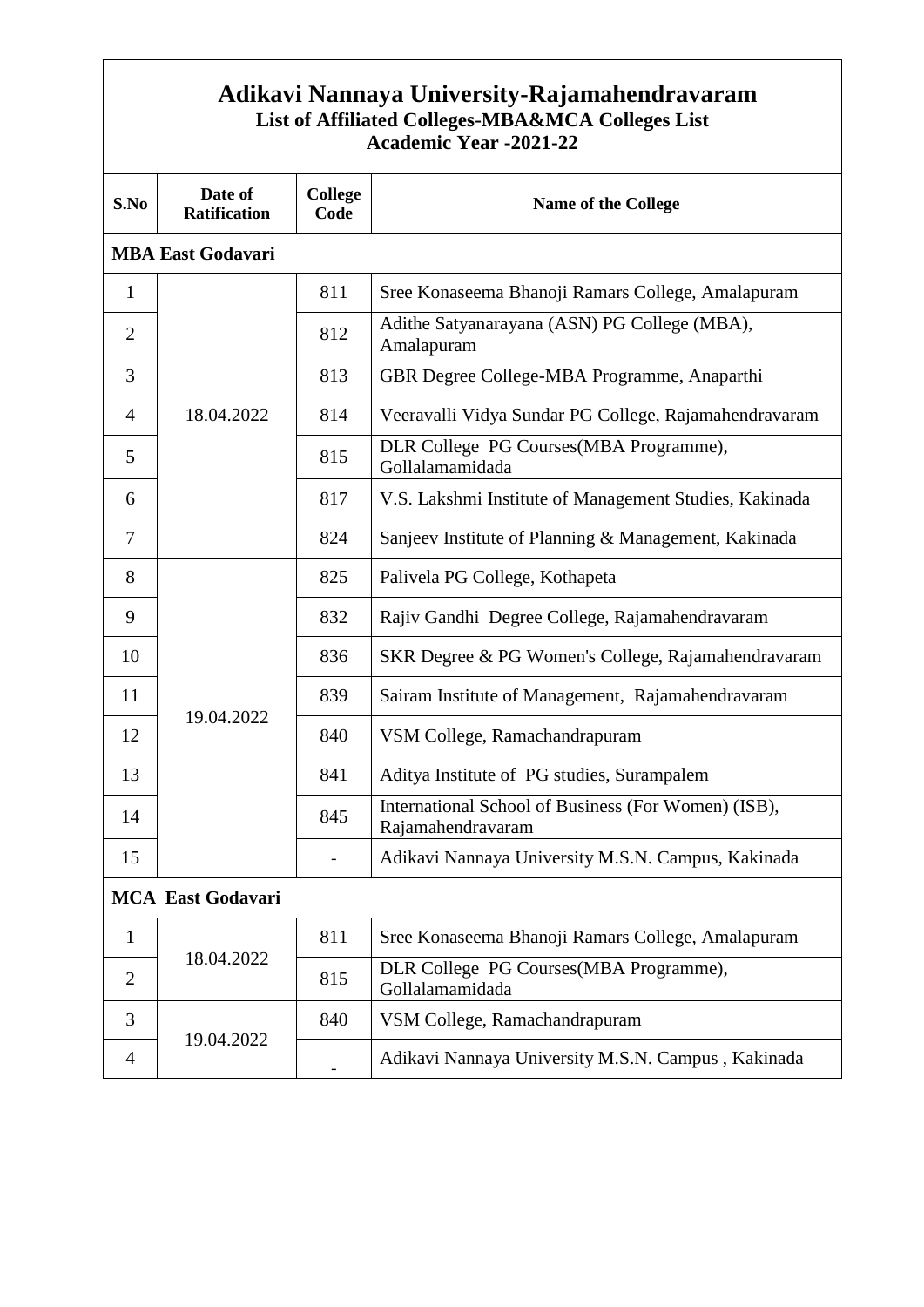| S.No           | Date of<br><b>Ratification</b> | <b>College</b><br>Code   | <b>Name of the College</b>                             |  |  |  |  |  |
|----------------|--------------------------------|--------------------------|--------------------------------------------------------|--|--|--|--|--|
|                | <b>MBA-West Godavari</b>       |                          |                                                        |  |  |  |  |  |
| $\mathbf{1}$   |                                | 851                      | DNR College, Bhimavaram                                |  |  |  |  |  |
| $\overline{2}$ |                                | 852                      | KGRL College (PG Courses), Bhimavaram                  |  |  |  |  |  |
| 3              | 20.04.2022                     | 854                      | Dr. C S N Degree & PG College, Bhimavaram              |  |  |  |  |  |
| 4              |                                | 860                      | Sir C R Reddy College PG Management Studies, Eluru     |  |  |  |  |  |
| 5              |                                | 861                      | Ch. S.D. St. Theresa's College for Women, Eluru        |  |  |  |  |  |
| 6              |                                | 862                      | St. Vincent De-Paul College, Eluru                     |  |  |  |  |  |
| 7              |                                | 869                      | Dr. C.S.Rao PG Centre Sri YN College, Narasapur        |  |  |  |  |  |
| 8              | 21.04.2022                     | 873                      | SVKP & Dr. K.S. Raju Arts & Science College, Penugonda |  |  |  |  |  |
| 9              |                                | 874                      | Ramana Institute of Technology, Tadepalligudem         |  |  |  |  |  |
| 10             |                                | 877                      | S.D. College of Information Technology, Tanuku         |  |  |  |  |  |
| 11             |                                | 878                      | Sree Rama Institute of Management Studies, Tanuku      |  |  |  |  |  |
| 12             |                                | $\overline{\phantom{a}}$ | <b>ANUR Campus, Tadepalligudem</b>                     |  |  |  |  |  |
|                | <b>MCA-West Godavari</b>       |                          |                                                        |  |  |  |  |  |
| $\mathbf{1}$   |                                | 851                      | DNR College, Bhimavaram                                |  |  |  |  |  |
| $\overline{2}$ | 20.04.2022                     | 852                      | KGRL College (PG Courses), Bhimavaram                  |  |  |  |  |  |
| 3              |                                | 853                      | B V Raju College, Bhimavaram                           |  |  |  |  |  |
| $\overline{4}$ |                                | 854                      | Dr. C S N Degree & PG College, Bhimavaram              |  |  |  |  |  |
| 5              |                                | 869                      | Dr. C.S.Rao PG Centre Sri YN College, Narasapur        |  |  |  |  |  |
| 6              | 21.04.2022                     | 873                      | SVKP & Dr. K.S. Raju Arts & Science College, Penugonda |  |  |  |  |  |
| 7              |                                | 877                      | S.D. College of Information Technology, Tanuku         |  |  |  |  |  |

## *Note*

- All Principals are requested to register for ratification from 9 AM to 10 AM in the o/o the DOA, on the allotted day without fail.
- Ratification will begin from 10.15 AM onwards in the order of serial number in the registered list.
- **This will be the last date for ratification of spot admissions. No extension will be given.**
- DOA processing fee of Rs.500/- for each admission should be paid through a DD drawn in favour of *The Registrar, Adikavi Nannaya University payable at Rajahmundry.*
- **All Principals are Requested to take necessary precautions in view of the pandemic situation while attending the ratification in the university.**

Please cooperate with the office of the DOA for processing the ratifications smoothly.

 Sd/- **DIRECTOR DIRECTORATE OF ADMISSIONS**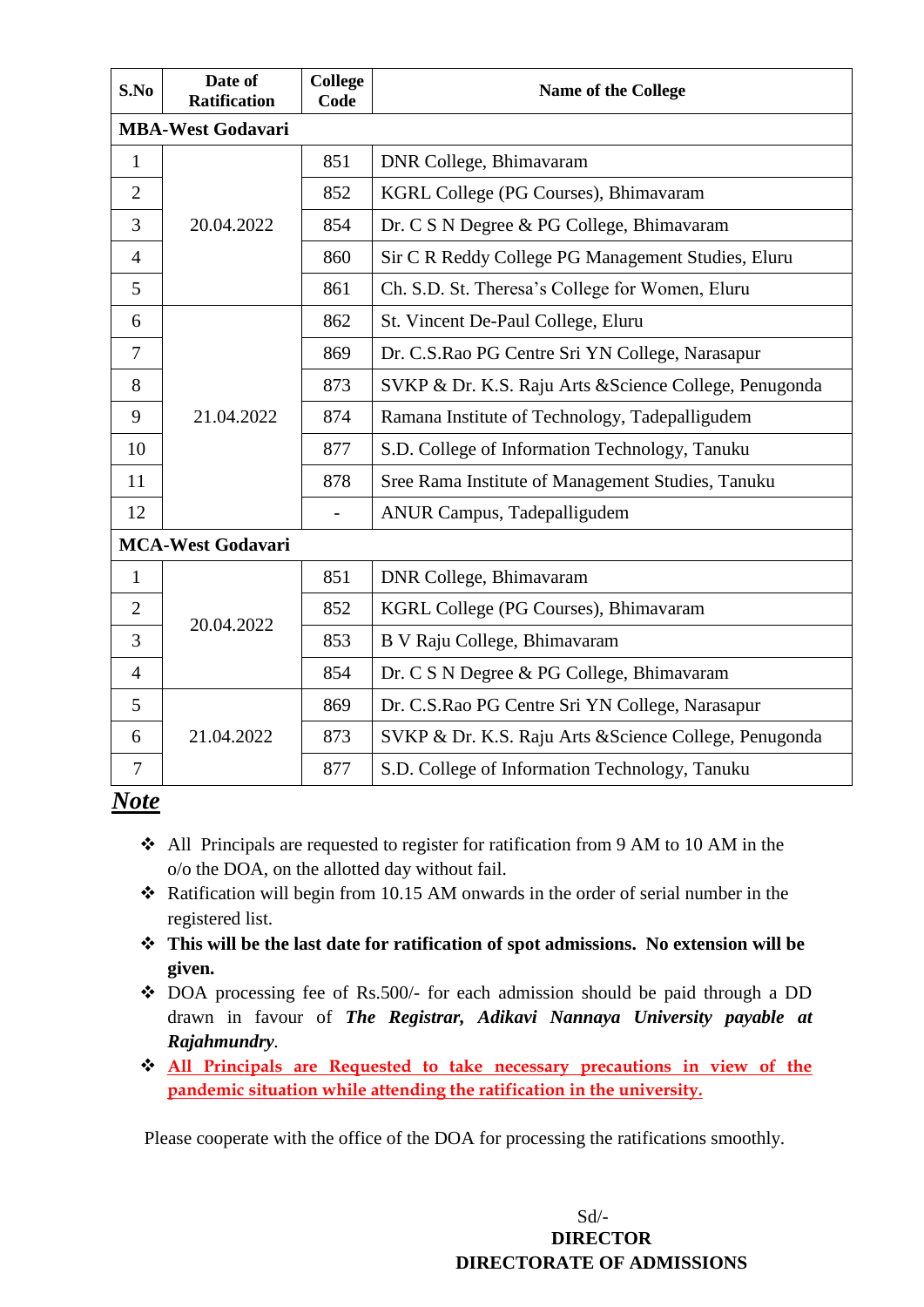

#### **DIRECOR, DIRECTORATE OF ADMISSIONS ADIKAVI NANNAYA UNIVERSITY :: RAJAMAHENDRAVARAM CHECKLIST FOR ADMISSION**

| <b>Hall Ticket No:</b> | Date:                                                                                                                                |
|------------------------|--------------------------------------------------------------------------------------------------------------------------------------|
|                        | It is here by informed that Mr/Ms/Mrs.                                                                                               |
|                        |                                                                                                                                      |
|                        | the University along with fee.                                                                                                       |
| 1.                     | The call letter                                                                                                                      |
| 2.                     | Rank card issued for the ICET-2021                                                                                                   |
| 3.                     | Hall ticket issued for the ICET-2021                                                                                                 |
| 4.                     | Provisional or original degree certificate and marks statement of Qualifying<br>examination                                          |
| 5.                     | Transfer certificate from the college last studied                                                                                   |
| 6.                     | Study certificates from IX class onward issued by the Heads of the respective<br>School/college/Institutes<br><b>OR</b>              |
|                        |                                                                                                                                      |
|                        | Local candidates certificate/Certificate for the non-local category issued by the<br>Appropriate authority in the prescribed format. |
| 7.                     | Date of birth certificate (S.S.C/Matriculation/equivalent certificate)                                                               |
| 8.                     | Integrated Community certificate issued by Competent Authority in case of SC/ST/BC<br>candidates                                     |
| 9.                     | Certificate in respect of claim under Special Category (CAP/NCC/PH/Sports/NSS)                                                       |
| 10.                    | Migration Certificate in case of candidates from other University / except Adikavi<br>Nannaya University                             |
| 11.                    | <b>Certificate of Physical Fitness</b>                                                                                               |
| 12.                    | Latest Income certificate for claiming fee exemption                                                                                 |
| 13.                    | Four recent Passport size Photos                                                                                                     |
| 14.                    | Two sets of photocopies of all the above certificates.                                                                               |
|                        | Signature of the Scrutinizing Teachers:                                                                                              |

1. \_\_\_\_\_\_\_\_\_\_\_\_\_\_\_\_\_\_\_\_\_\_\_\_\_\_\_\_\_ 2. \_\_\_\_\_\_\_\_\_\_\_\_\_\_\_\_\_\_\_\_\_\_\_\_\_\_\_\_\_\_